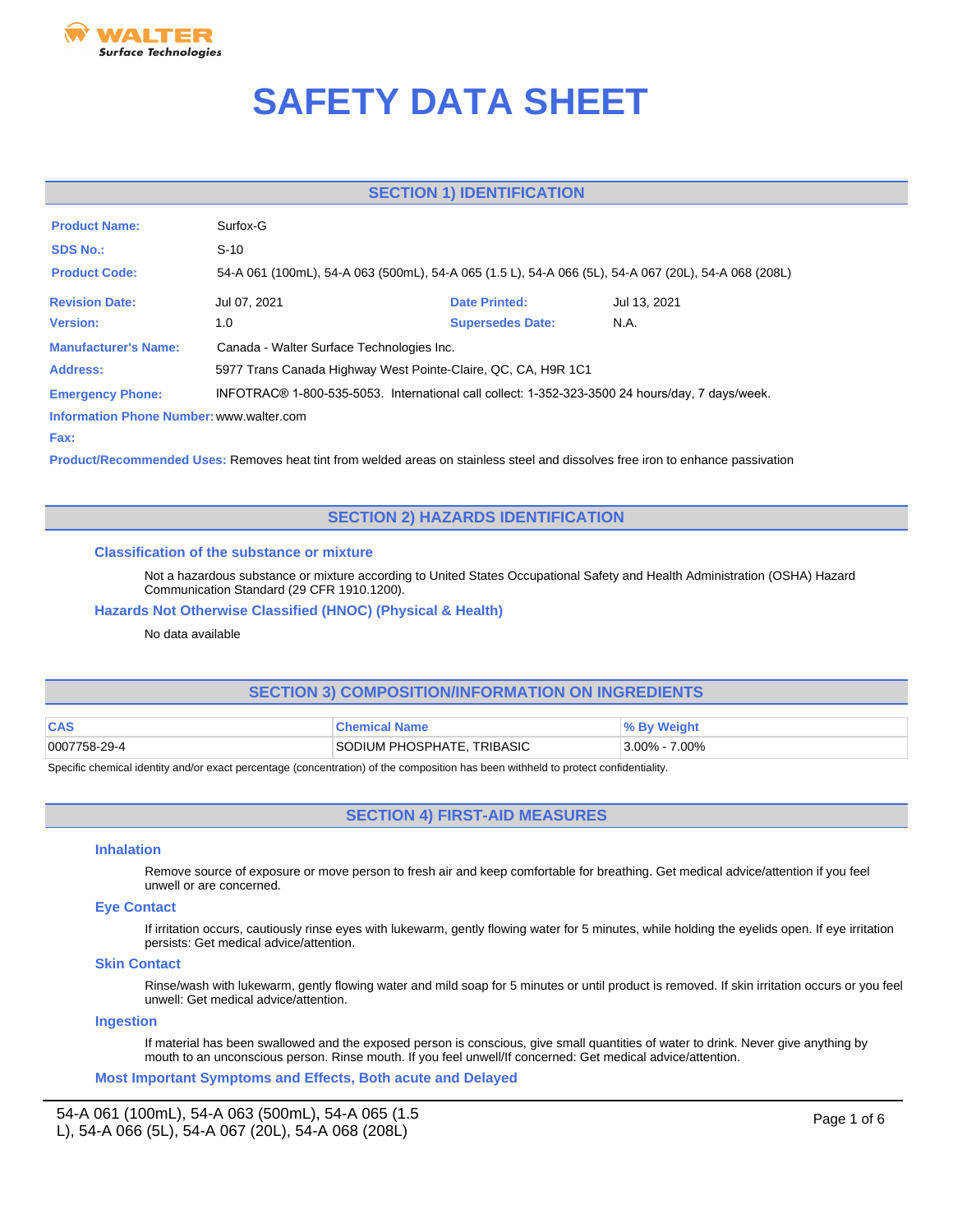#### OVER-EXPOSURE SIGNS/SYMPTOMS Eye Contact: Adverse symptoms may include pain or irritation, watering, redness. Skin Contact: Adverse symptoms may include pain or irritation, redness. Ingestion: Adverse symptoms may include stomach pains.

#### **Indication of Any Immediate Medical Attention and Special Treatment Needed**

Treat symptomatically. Contact poison treatment specialist immediately if large quantities have been ingested or inhaled. In case of inhalation of decomposition products in a fire, symptoms may be delayed. The exposed person may need to be kept under medical surveillance for 48 hours.

## **SECTION 5) FIRE-FIGHTING MEASURES**

#### **Suitable Extinguishing Media**

Small Fire : Dry chemical, foam, carbon dioxide, water-spray or alcohol-resistant foam. Large Fire: Dry chemical, CO2, alcohol resistant foam or water spray Carbon dioxide can displace oxygen. Use caution when applying carbon dioxide in confined spaces.

#### **Unsuitable Extinguishing Media**

Do not use water jet.

#### **Specific Hazards in Case of Fire**

In case of fire, hazardous decomposition products may include carbon oxides. Dense smoke may be generated while burning.

#### **Fire-Fighting Procedures**

Stop spill/release if it can be done safely. Move undamaged containers from immediate hazard area if it can be done safely. Water spray is recommended to cool or protect exposed materials or structures. Caution should be exercised when using water or foam as frothing may occur, especially if sprayed into containers of hot, burning liquid. Simultaneous use of foam and water on the same surface is to be avoided as water destroys the foam. Water spray may be useful in minimizing or dispersing vapors and to protect personnel. Dispose of fire debris and contaminated extinguishing water in accordance with official regulations.

#### **Special Protective Actions**

Wear protective pressure self-contained breathing apparatus (SCBA) and full turnout gear.

# **SECTION 6) ACCIDENTAL RELEASE MEASURES**

#### **Emergency Procedure**

ELIMINATE all ignition sources (no smoking, flares, sparks or flames in immediate area). Isolate hazard area and keep unauthorized personnel away. Do not touch or walk through spilled material. Ventilate closed spaces before entering.

#### **Recommended Equipment**

See section 8 for specifics on protective personal equipment (PPE).

#### **Personal Precautions**

Avoid breathing vapor or mist. Do not touch damaged containers or spilled materials unless wearing appropriate protective clothing.

#### **Environmental Precautions**

Notify authorities if any exposure to the general public or the environment occurs or is likely to occur. Inform the relevant authorities if the product has caused environmental pollution (sewers, waterways, soil or air). Prevent spilled material from entering sewers, storm drains, other unauthorized drainage systems and natural waterways by using sand, earth, or other appropriate barriers.

#### **Methods and Materials for Containment and Cleaning Up**

Stop spill/release if it can be done safely. Move containers from spill area. Dilute with water and mop up if water-soluble. Dispose of contaminated materials according to federal, state and local regulations. Contain and collect spillage with non-combustible, absorbent material e.g. sand, earth, vermiculite or diatomaceous earth and place in container for disposal according to local regulations.

## **SECTION 7) HANDLING AND STORAGE**

#### **General**

Avoid breathing vapor or mist. Avoid contact with skin, eye or clothing. Eating, drinking and smoking in work areas is prohibited. Remove contaminated clothing and protective equipment before entering eating areas. Use good personal hygiene practices. Wash hands after use.

#### **Ventilation Requirements**

Report ventilation failures immediately. Use only with adequate ventilation to control air contaminants to their exposure limits.

### **Storage Room Requirements**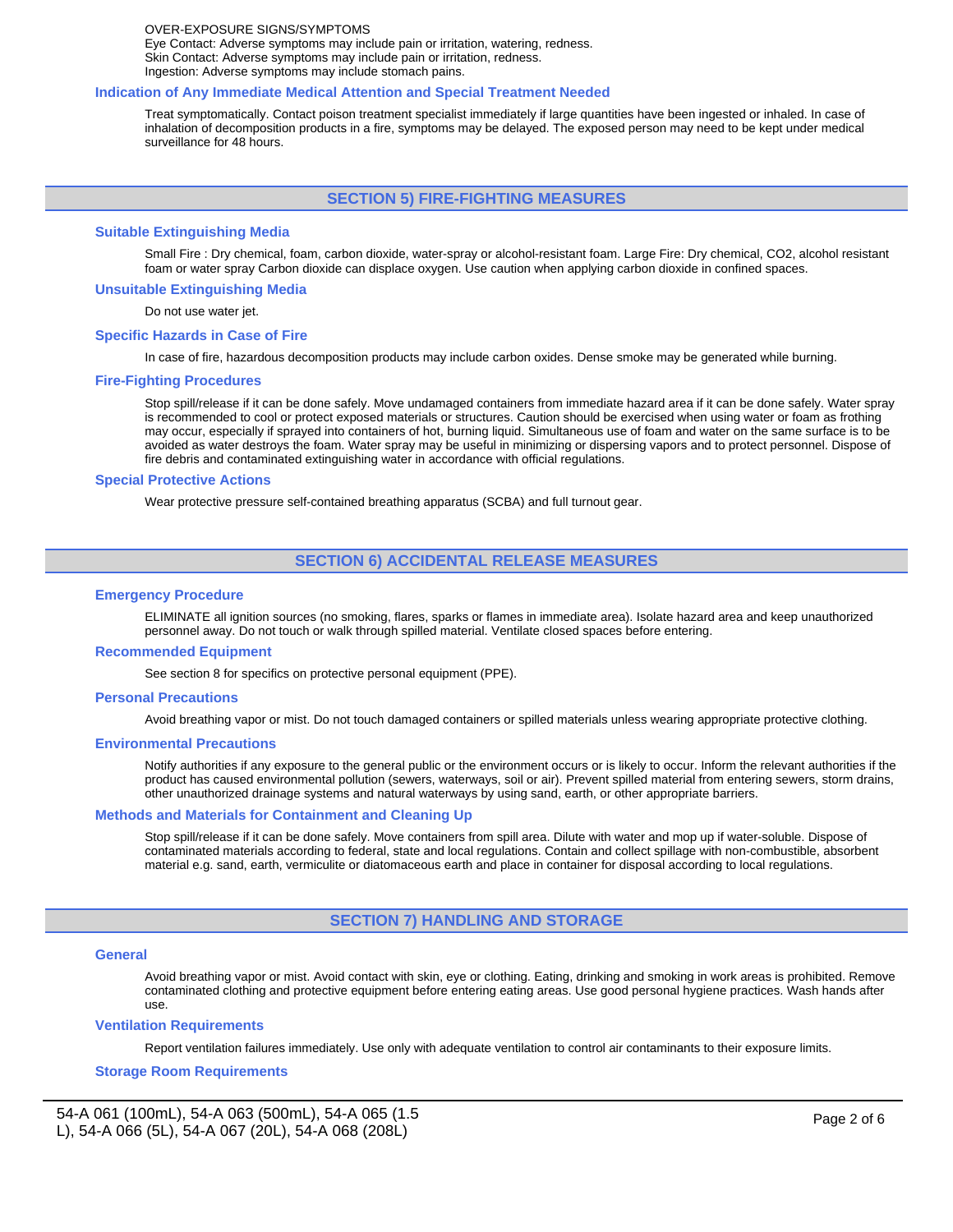Use appropriate containment to avoid environmental contamination. If during normal use the material presents a respiratory hazard, use only with adequate ventilation or wear appropriate respirator. Store in cool, dry, well-ventilated areas away from heat, direct sunlight and strong oxidizers. Keep container(s) tightly closed and properly labeled. Containers that have been opened must be carefully resealed to prevent leakage.

# **SECTION 8) EXPOSURE CONTROLS/PERSONAL PROTECTION**

#### **Eye Protection**

Wear eye protection with side shields or goggles.

#### **Skin Protection**

Use of gloves approved to relevant standards made from the following materials may provide suitable chemical protection: PVC, neoprene or nitrile rubber gloves. Suitability and durability of a glove is dependent on usage, e.g. frequency and duration of contact, chemical resistance of glove material, glove thickness, dexterity. Always seek advice from glove suppliers. Contaminated gloves should be replaced. Use of an apron and over- boots of chemically impervious materials such as neoprene or nitrile rubber.

#### **Respiratory Protection**

If engineering controls do not maintain airborne concentrations to a level which is adequate to protect worker, a respiratory protection program that meets or is equivalent to OSHA 29 CFR 1910.134 should be followed. Check with respiratory protective equipment suppliers.

#### **Appropriate Engineering Controls**

Provide exhaust ventilation or other engineering controls to keep the airborne concentrations of vapors below their respective threshold limit value.

| ACGIH TWA ACGIH TWA ACGIH STEL ACGIH STEL ACGIH<br>$ $ Chemical<br>(mg/m3)   (ppm)   (mg/m3)   (ppm)   Carcinogen   TLV-Basis   Notations   (mg/m3)<br><b>Name</b> |  | <b>ACGIH</b> | <b>ACGIH OSHA TWA</b> |
|--------------------------------------------------------------------------------------------------------------------------------------------------------------------|--|--------------|-----------------------|
|--------------------------------------------------------------------------------------------------------------------------------------------------------------------|--|--------------|-----------------------|

| <b>Chemical</b><br><b>Name</b> | <b>OSHA TWA</b><br>(ppm) | <b>OSHA STEL</b><br>(mq/m3)                         | <b>OSHA STEL</b><br>(ppm) | <b>OSHA</b><br>Carcinogen | <b>OSHA Tables</b><br>(Z1, Z2, Z3) | <b>OSHA Skin</b><br>designation | <b>CAN ONtmg</b>                  | <b>CAN ONtppm</b> |
|--------------------------------|--------------------------|-----------------------------------------------------|---------------------------|---------------------------|------------------------------------|---------------------------------|-----------------------------------|-------------------|
|                                |                          |                                                     |                           |                           |                                    |                                 |                                   |                   |
| <b>Chemical</b><br><b>Name</b> |                          | CAN ONsmg CAN ONsppm NIOSH STEL NIOSH TWA NIOSH TWA | (ppm)                     | (mq/m3)                   | (ppm)                              | <b>INIOSH STEL</b><br>(mq/m3)   | <b>NIOSH</b><br><b>Carcinogen</b> |                   |

The information in this Section does not list non-hazardous components that might have relevant NIOSH TWA (mg/m3), CAN\_ONtmg regulatory values, if they are present at less than 1%. Please contact manufacturer for more information.

# **SECTION 9) PHYSICAL AND CHEMICAL PROPERTIES**

#### **Physical and Chemical Properties**

| Density                      | 1.25-1.32 g/ml @ 20°C (68°F)                                  |
|------------------------------|---------------------------------------------------------------|
| <b>Specific Gravity</b>      | N/A                                                           |
| % VOC                        | 0.00000%                                                      |
| Density VOC                  | N/A                                                           |
| Appearance                   | Liquid (Pale)                                                 |
| Odor Threshold               | N/A                                                           |
| Odour                        | <b>Odorless</b>                                               |
| pH                           | $6 - 7$                                                       |
| <b>Water Solubility</b>      | Soluble in the following materials: cold water and hot water. |
| Flammability                 | N/A                                                           |
| Flash Point Symbol           | N/A                                                           |
| <b>Flash Point</b>           | Closed cup: >93.3°C (>199.9°F)                                |
| Viscosity                    | N/A                                                           |
| Lower Explosion Level        | N/A                                                           |
| <b>Upper Explosion Level</b> | N/A                                                           |
| Vapor Density                | N/A                                                           |
|                              |                                                               |

54-A 061 (100mL), 54-A 063 (500mL), 54-A 065 (1.5 L), 54-A 066 (5L), 54-A 067 (20L), 54-A 068 (208L)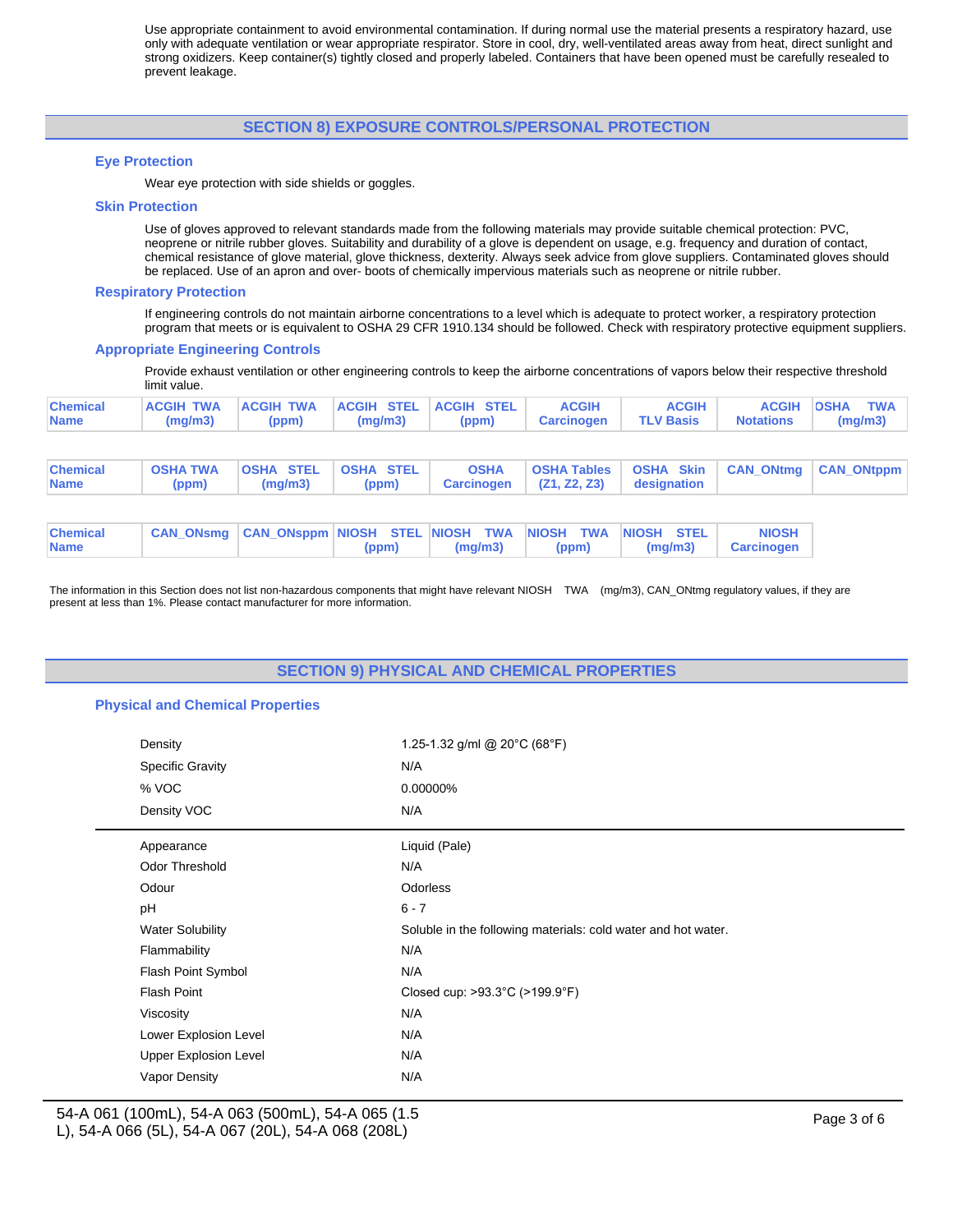| <b>Freezing Point</b>                         | N/A |
|-----------------------------------------------|-----|
| Melting Point                                 | N/A |
| Initial Boiling Point and Boiling Point Range | N/A |
| Auto Ignition Temp                            | N/A |
| <b>Evaporation Rate</b>                       | N/A |
| Coefficient Water/Oil                         | N/A |
| Vapor Pressure                                | N/A |
| Decomposition Pt                              | N/A |
|                                               |     |

# **SECTION 10) STABILITY AND REACTIVITY**

## **Stability**

Stable under normal storage and handling conditions.

## **Conditions To Avoid**

Avoid heat, sparks, flame, high temperature and contact with incompatible materials.

### **Hazardous Reactions/Polymerization**

No data available.

# **Incompatible Materials**

Strong bases, acids, and oxidizing agents.

# **Hazardous Decomposition Products**

Oxides of carbon.

# **SECTION 11) TOXICOLOGICAL INFORMATION**

#### **Acute Toxicity**

Based on available data, the classification criteria are not met.

The Acute Toxicity Estimate (ATE) for an oral exposure to this mixture is >5000 mg/kg body weight

The Acute Toxicity Estimate (ATE) for a dermal exposure to this mixture is >5000 mg/kg body weight

The Acute Toxicity Estimate (ATE) for an inhalation (vapour) exposure to this mixture is >20 mg/l

## **Aspiration Hazard**

Based on available data, the classification criteria are not met.

## **Carcinogenicity**

Based on available data, the classification criteria are not met.

#### **Germ Cell Mutagenicity**

Based on available data, the classification criteria are not met.

## **Reproductive Toxicity**

Based on available data, the classification criteria are not met.

#### **Respiratory/Skin Sensitization**

Based on available data, the classification criteria are not met.

#### **Serious Eye Damage/Irritation**

OVER-EXPOSURE SIGNS/SYMPTOMS: Adverse symptoms may include pain or irritation, watering, redness.

Based on available data, the classification criteria are not met.

#### **Skin Corrosion/Irritation**

OVER-EXPOSURE SIGNS/SYMPTOMS: Adverse symptoms may include pain or irritation, redness.

Based on available data, the classification criteria are not met.

## **Specific Target Organ Toxicity - Repeated Exposure**

Based on available data, the classification criteria are not met.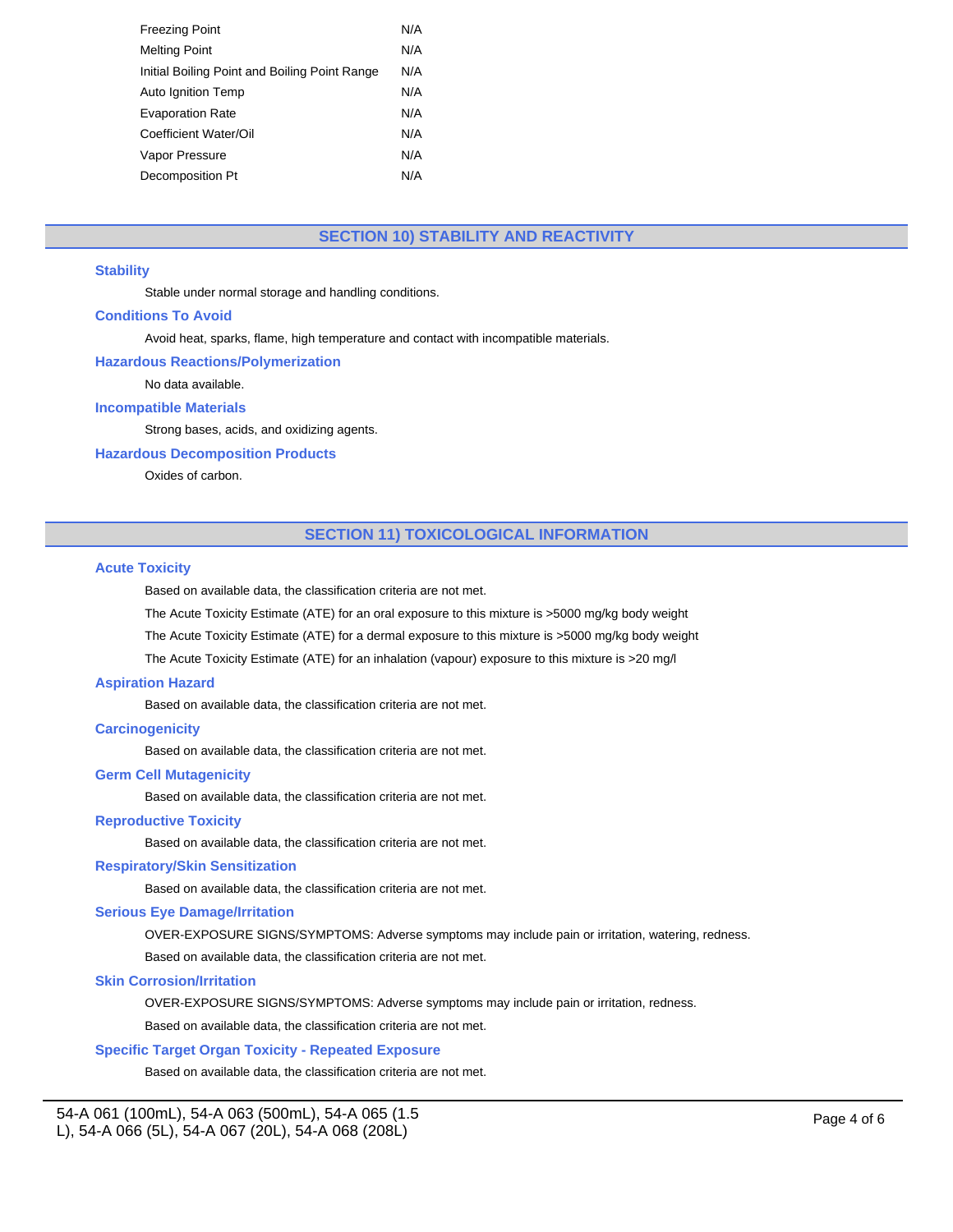# **Specific Target Organ Toxicity - Single Exposure**

Based on available data, the classification criteria are not met.

## **Likely Routes of Exposure**

Inhalation, Ingestion, Skin contact, Eye contact

# **SECTION 12) ECOLOGICAL INFORMATION**

#### **Toxicity**

Based on available data, the classification criteria are not met.

## 0001310-58-3 POTASSIUM HYDROXIDE

LC50(Fish - Gambusia Affinis , 96 hrs ) : 80 mg/L

## **Mobility in Soil**

No data available.

#### **Bioaccumulative Potential**

No data available.

## **Persistence and Degradability**

No data available.

## **Other Adverse Effects**

No data available.

# **SECTION 13) DISPOSAL CONSIDERATIONS**

### **Waste Disposal**

Dispose of surplus and non-recyclable products via a licensed waste disposal contractor. Waste should not be disposed of untreated to the sewer unless fully compliant with the requirements of all authorities with jurisdiction. Waste packaging should be recycled. Incineration or landfill should only be considered when recycling is not feasible. It is the responsibility of the user of the product to determine at the time of disposal whether the product meets local criteria for hazardous waste. Waste management should be in full compliance with national, state and local laws.

# **SECTION 14) Transport Information**

|                                            | <b>IATA Information</b> | <b>IMDG Information</b> | <b>U.S. DOT</b><br><b>Information</b> | <b>Canada TDG</b><br><b>Information</b> |
|--------------------------------------------|-------------------------|-------------------------|---------------------------------------|-----------------------------------------|
| <b>UN number:</b>                          | Not Regulated           | Not Regulated           | Not Regulated                         | Not Regulated                           |
| <b>Proper shipping</b><br>name:            | N/A                     | N/A                     | N/A                                   | N/A                                     |
| <b>Hazard class:</b>                       |                         |                         |                                       | Not Applicable                          |
| <b>Hazard class:</b>                       | Not Applicable          | Not Applicable          | Not Applicable                        |                                         |
| <b>Packaging group:</b>                    | Not Applicable          | Not Applicable          | Not Applicable                        | Not Applicable                          |
| <b>Hazardous</b><br>substance (RQ):        |                         |                         | No Data Available                     |                                         |
| <b>Marine Pollutant:</b>                   | <b>NA</b>               | No Data Available       | No Data Available                     | No Data Available                       |
| <b>Note / Special</b><br><b>Provision:</b> | No Data Available       | No Data Available       | No Data Available                     | No Data Available                       |
| <b>Toxic-Inhalation</b><br>Hazard:         | <b>NA</b>               | <b>NA</b>               | No Data Available                     | No Data Available                       |

# **SECTION 15) REGULATORY INFORMATION**